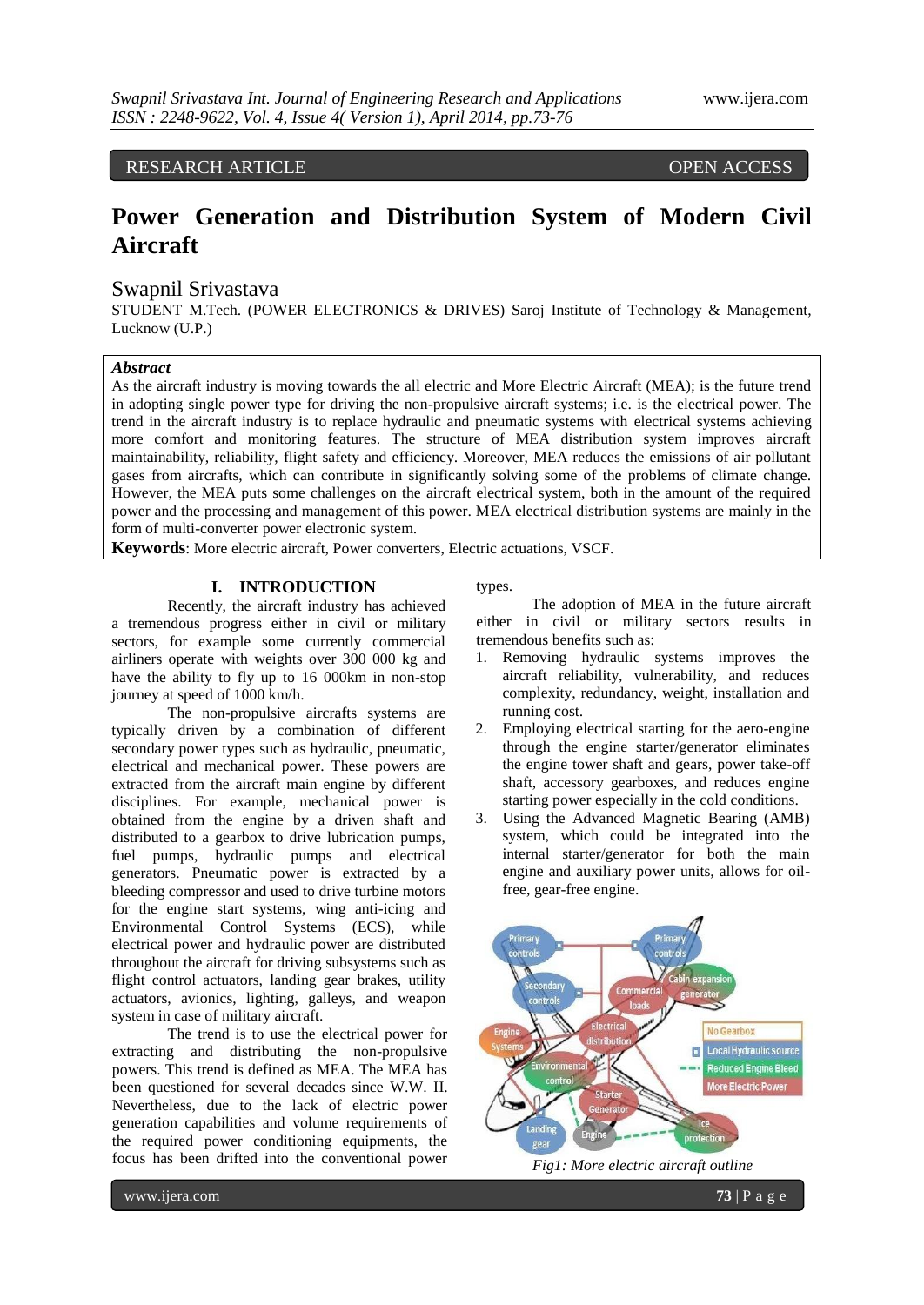# **II. ELECTRIC POWER GENERATION IN MEA**

The MEA represents recently the major driver for increasing the generation of the electric power. Moreover, the MEA directs the research into new generation options. Fig, 2 shows different electric power generation disciplines used in aircraft. These schemes are summarized in the following.

- 1. The constant frequency (CF) options are the most common. However, the need for unreliable gearbox to match between the engine speed and the generator requirements of fixed speed makes the CF expensive and cumbersome. The CF is alternatively termed Integrated Drive Generator (IDG).
- 2. Variable Speed Constant Frequency (VSCF) DC link system is now the preferred option for the most new military aircraft application and some commercial aircraft. Currently, the range of VSCF DC link system has been widened due to the recent advancements in field of high power electronic switches. VSCF DC link option is generally characterized by simplicity and reliability.
- 3. Variable Speed Constant Frequency (VSCF) Cycloconverters convert directly the variable frequency AC input power into AC power with fixed frequency and amplitude. The power generation efficiency of the cycloconverters increase as lagging power factor decrease, which would be beneficial if this technique, is applied to motor loads with significant lagging power factors.



#### *Fig2: Aircraft Electrical Power Generation Options*

The current generator technology employed on most commercial and military aircraft is the threestage wound field synchronous generator. This

machine is highly reliable and inherently safe, as the field excitation can be removed, which de-energizes the machine. Therefore, the rating of the three-stage synchronous generator has increased over the years reaching to 150KVA on the Airbus A380. However, the anticipated increased electrical power generation requirements on the MEA suggests that the high power generators may be attached directly to the engine, mounted on the engine shaft and used for the engine start in Integral Starter/Generator (IS/G) scheme. The harsh operating conditions and the high ambient temperatures push most commonly materials close or beyond their limits, therefore innovations in materials, processes and thermal management systems are required.

Induction, switched reluctance, and permanent magnet machine types have been considered for application in MEA due to their rugged features. However, the induction generator requires complex power electronics and is considered unlikely to have the power density of the other machines.

The Switched Reluctance (SR) machine has a very simple robust structure, and can operate over a wide speed range. The power electronics is comparatively simple. Moreover, the machine is inherently fault-tolerant.

The fault -tolerant Permanent Magnet (PM) generator is considered to be one of the most attractive options for the MEA. It has a high kW/mass ratio and a good efficiency throughout a wide speed range. Additionally, the reliability, ruggedness, and ease of cooling are also positive features.

# **III. POWER DISTRIBUTION AND MANAGEMENT SYSTEM**

The aircraft power system usually consists of a combination of 115V 400Hz AC for large loads and 28V DC for avionics, flight control and batterydriven vital services. However, adopting the new generation options as VF requires using power electronics to convert all the motor/generator outputs into a single high-Voltage DC Distribution system.

Three different candidates for implementing the proposed Electrical Power Distribution System (EPDS) in the MEA are briefly reviewed in the following. These are:

- 1. Centralized EPDS
- 2. Fault-Tolerant EPDS
- 3. Advanced Electric System (AES)
- 4. Semi-distributed EPDS

#### **1. Centralized EPDS**

The centralized EPDS is a point-to-point radial power distribution system as shown in Fig. 3. It contains only one distribution centre. The generators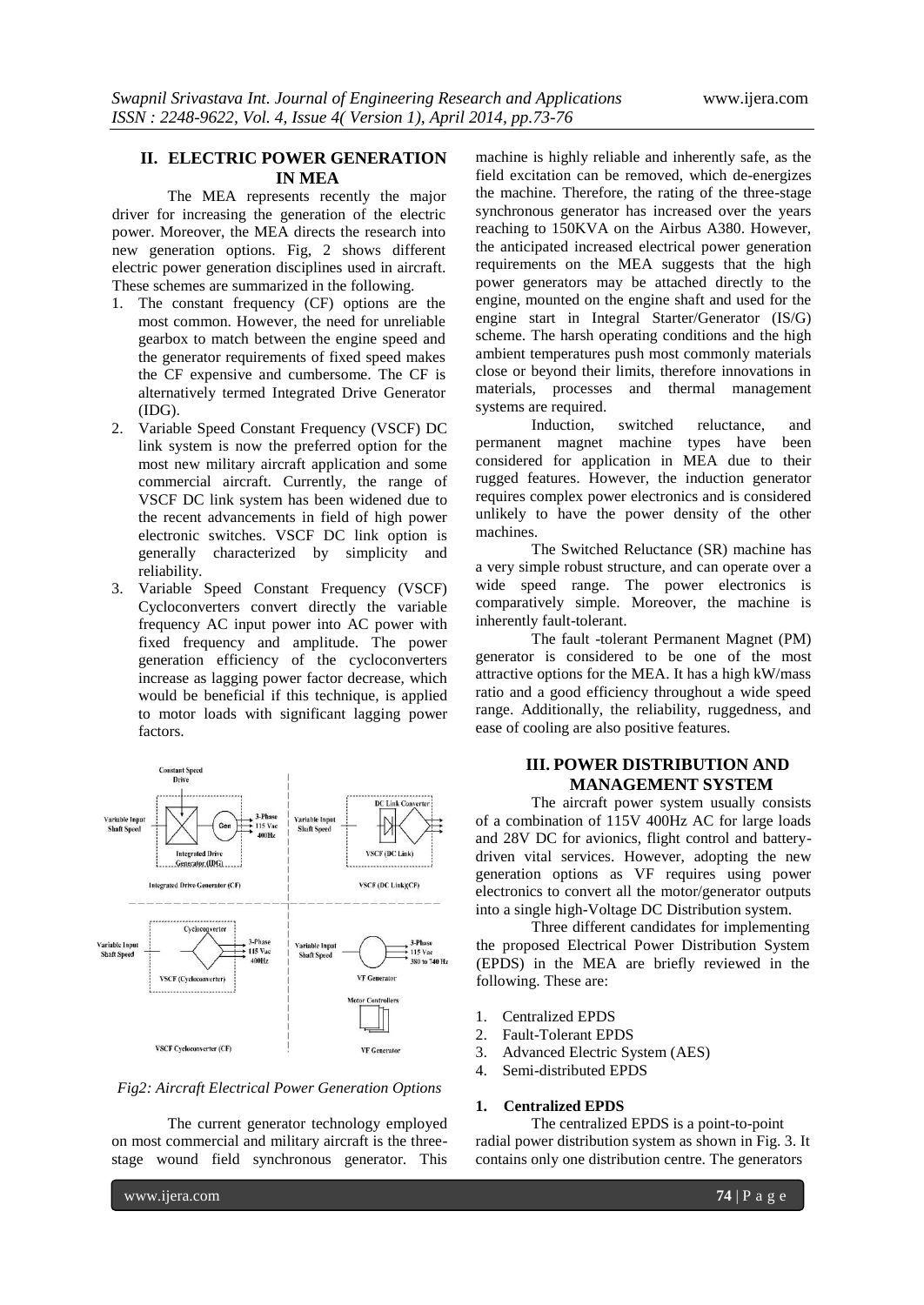supply this distribution centre, where the electrical power are processed and fed to the different aircraft electrical loads. The distribution centre is normally positioned in the avionics bay, Fig. 3, where the point of voltage regulation is located. In this system, each load is supplied individually from the power distribution centre.

The main advantages of the centralized EPDS are:

- 1. Ease of maintenance, since all equipments is located in one place, avionics bay.
- 2. Decoupling between the loads; thus the disturbance in a load is not transferred to the other.
- 3. Fault-tolerant, as the main buses are highly protected.



*Fig. 3. Centralized EPDS for the MEA*

## **2. Fault-Tolerant EPDS**

The typical fault-tolerant EPDS for two engine aircraft consists of two switches matrices, six multi-purpose converter, six generators and anticipated loads.

The electrical power sources are connected to the source switch matrixes, while the loads are connected to the Load switch matrixes. The switches in the matrices can be constructed with conventional contactors, unique new multi-position rotary contactors or solid-state contactors. The fault-tolerant EPDS has the advantages of:

- 1. The ability to start the aircraft engine by using Generator/Starter scheme
- 2. High redundancy

The fault-tolerant EPDS has the disadvantage of faults in source/load switch matrices interrupts the operation of the other generators/loads.

#### **3. Advanced Electric System (AES)**

The Advanced Electric System (AES) is flexible, fault-tolerant system, which is developed to replace the conventional centralized manual or semi– automated power distribution system with a

redundant microprocessor-based system. The electrical power are supplied from the generators, APU, battery and ground sources to the primary power distribution, where the Contactor Control Units (CCU) and high power contactors are located. The aircraft loads are supplied via the Relay Switching Units (RSU). The AES is controlled by either of the two redundant Electrical load Management units (ELMU). The CCU performs control and protection on the power which is processed through the quad redundant AES data bus. The Remote Terminal (RT) units control the RSU.

The AES is superior to the centralized. This is because the AES has the following advantages:

- 1. AES reduces the aircraft life cycle cost, as the reconfiguration of the system in the event of an aircraft modification or upgrade can easily be accommodated
- 2. AES can detect deviant conditions of current/Voltage and provide instant load shut-off
- 3. A major reduction in the weight and wiring in the AES is achieved due to the elimination of circuit breaker panels from the flight deck stands.
- 4. The system can be easily upgraded.

The AES has the disadvantage of concentrating the distribution and the management of power supplied by the generating units/sources into a single unit; therefore a fault in this unit may interrupt the operation of all aircraft loads.

#### **4. Semi-Distribution EPS**

The main Alternative version of the conventional centralized EPDS is semi-distributed architecture. The architecture utilizes a large number of Power Distribution Centers (PDCs), which are scaled down versions of PDC in the centralized system. The PDCs are distributed around the aircraft in such way to optimize the system Volume/weight and reliability. They are located along the fuselage and supply the most adjacent loads.

The semi-distributed EPDS has a number of advantages, such as:

- 1. Wires with small weight/Volume are being employed in the semi-distributed EPDS, which decreases the overall system cost and increases its efficiency and reliability.
- 2. Using a large number of distribution centers increases the level of redundancy in primary power distribution paths.
- 3. A high efficient operation of the EPDS is realized due to the reduced Voltage drops across the distribution network.

Locating the distribution centers near to the loads improves the system power quality, and reduces the Electromagnetic Interferences (EMI).